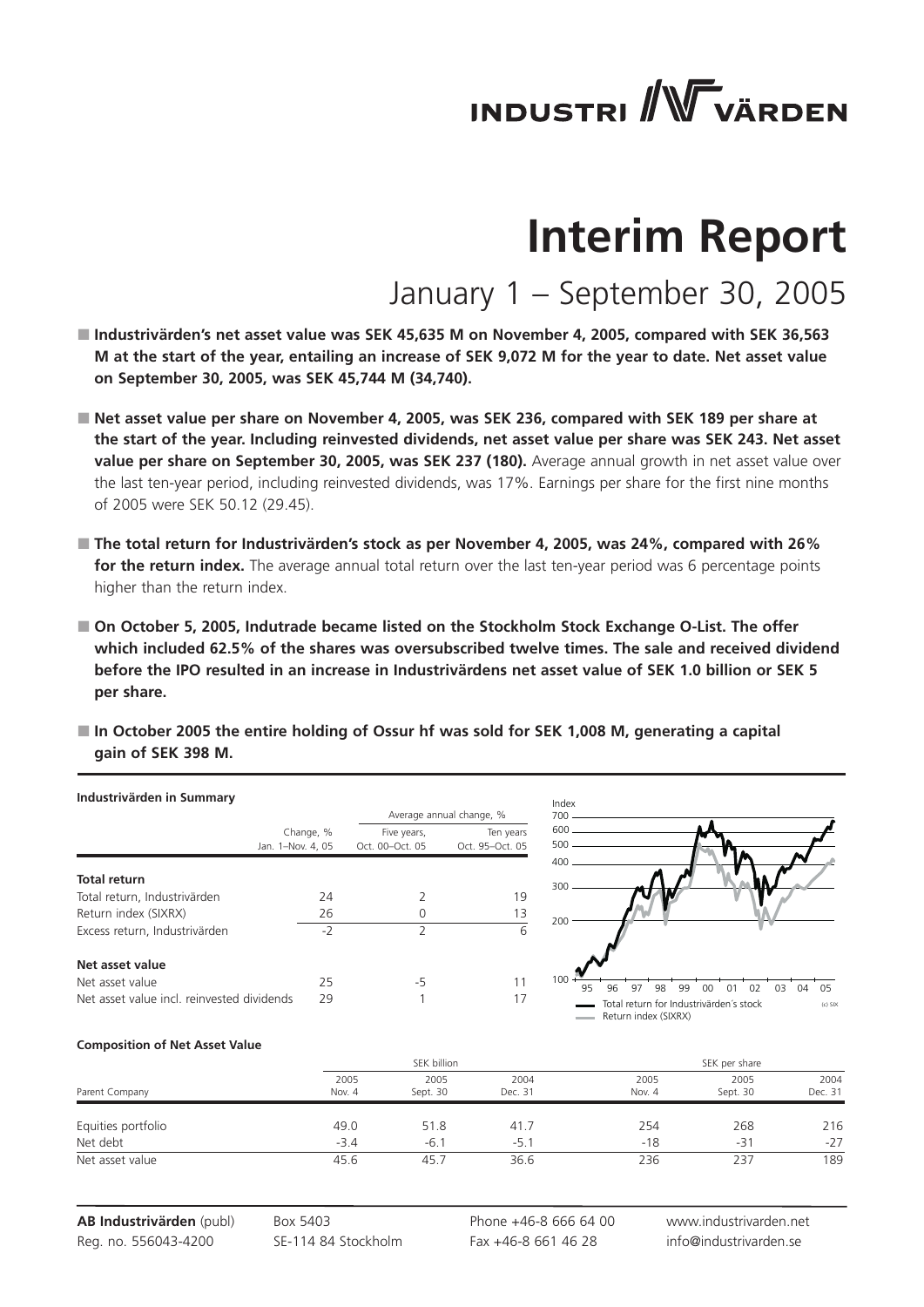Industrivärden is one of the Nordic region's leading holding companies, taking an active ownership role in a concentrated selection of listed Nordic companies with good development potential. Industrivärden's mission is to create shareholder value based on a professional investment operation and active ownership. The goal is to generate high growth in net asset value over time. Based on this, the aim is to deliver a total return to Industrivärden's shareholders that is higher, over time, than the average for the Stockholm Stock Exchange. For more information, visit our website: www.industrivarden.net.

#### **CEO's Message**

The global economy continued to perform well during the third quarter. The U.S. continues to show high growth. The same goes for all of Southeast Asia, headed by China. Now it appears that Japan, too, is emerging from 15 years of deflation and stagnation. The EU has also begun showing signs of an economic upswing, albeit from a low level. Taken together, these developments indicate that 2005 will be yet another good year with good growth. There is every indication that 2006 can also be a good year with above average growth.

Our portfolio companies continued to perform well and, with the odd exception, have shown very strong development thus far during the year. Naturally, this has had an impact on our value growth, and I am pleased to report that our net asset value grew by SEK 9.1 billion, or 25%, during the first nine months of the year.

On October 5, Indutrade became listed on the Stockholm Stock Exhange's O-List, which was the market's first major IPO in 17 months. The introduction was such a success that the offering was oversubscribed 12 times. We are very happy about Indutrade's reception on the stock market. It is a fine company which, during its long period as a wholly owned subsidiary of Industrivärden has developed strongly with a history of solid profit growth. We continue to have great confidence in Indutrade, which is why we are staying on with a long-term ownership stake of about 35%. It is also gratifying to note that the market's valuation of Indutrade is higher than the best offer we received from the Private Equity sector, and that the difference is substantial. Perhaps this is a sign that the high risk premium that the market has attached to equities in relation to alternative investments is on its way down. The listing of Indutrade represents a contribution during 2005 of SEK 1.0 billion to Industrivärden's growth in net asset value.

In October our entire 23% stake was sold in the Icelandic medical technology company, Ossur. The sale generated a capital gain of SEK 398 M – representing growth in value of approximately 90% on our initial investment. Industrivärden was the first foreign investor to take a position in the company, in 2002. In our capacity as largest shareholder, with a seat on the board, Industrivärden participated in Ossur's development. In late September/early October we contributed SEK 155 M in a new issue carried out to enable Ossur to finance a key acquisition in the U.S. In connection with discussions surrounding this issue, a good long-term solution for all parties involved presented itself, whereby the listed Danish medtech group William Demant would take on the role as principal owner of Ossur.

As a result of the divestments, we succeeded in releasing approximately SEK 2.6 billion in liquid assets, which has brought our net debt-equity ratio down to 6%.

anders nyrén *President and CEO*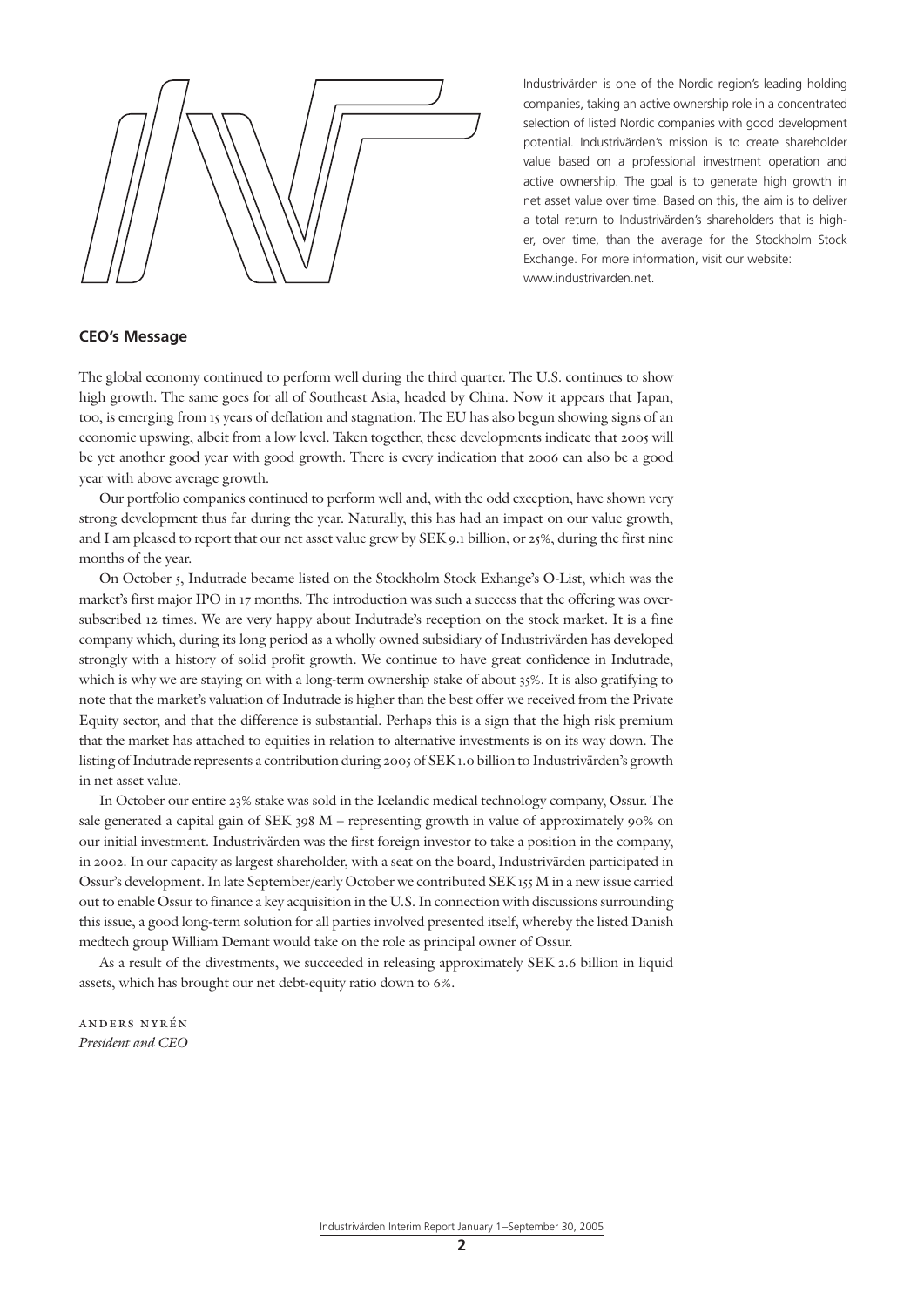#### **NET ASSET VALUE**

Net asset value has grown by an average of 11% per year over the last ten-year period. Including reinvested dividends, the average annual increase was 17%, compared with 13% for the return index.

Total growth in net asset value including reinvested dividends

#### **Development of Net Asset Value Net Asset Value per Share**



during the last ten-year period was 400%, compared with 246% for the return index.

Net asset value consists of the difference between the market value of the equities portfolio and net debt. Its development over the last ten-year period is shown in the charts below.

SEK/share



Industrivärden's equities portfolio was valued at SEK 51,812 M on September 30, 2005. Stocks were purchased for SEK 2,212 M and sold for SEK 1,033 M during the first nine months of the year.

Management costs amounted to SEK 58 M, which were covered by the surplus of SEK 69 M generated by short-term derivative transactions and equity trading. Net financial items for portfolio management amounted to SEK -153 M. Overall, net debt increased by SEK 940 M, to SEK 6,068 M.

Net asset value at the end of September 2005 was SEK 45.7 billion, an increase of SEK 9.1 billion since the start of the year.

As per November 4, 2005, net asset value was SEK 45.6 billion, an increase of SEK 9.0 billion during the year to date. After net sales of stocks in October and November, totaling SEK 2.7 billion, net debt decreased to SEK 3.4 billion.

| Development of Net Asset Value, SEK M |                                             | Jan. 1-Sept. 30, 2005 | Jan. 1-Nov. 4, 2005 |        |          |          |
|---------------------------------------|---------------------------------------------|-----------------------|---------------------|--------|----------|----------|
| Net asset value, Dec. 31, 2004        |                                             |                       | 36,563              |        |          | 36,563   |
| Equities portfolio Opening value      |                                             |                       | 41,691              |        |          | 41,691   |
|                                       | Purchases                                   | 2,212                 |                     |        | 2,447    |          |
|                                       | Sales <sup>1</sup>                          | $-1,033$              |                     |        | $-3,912$ |          |
|                                       | Change in value of equities portfolio:      |                       |                     |        |          |          |
|                                       | Sandvik                                     | 3,185                 |                     | 2,944  |          |          |
|                                       | Ericsson                                    | 2,385                 |                     | 1,970  |          |          |
|                                       | Skanska                                     | 1,122                 |                     | 1,365  |          |          |
|                                       | SSAB                                        | 1,109                 |                     | 1,130  |          |          |
|                                       | Indutrade                                   | 578                   |                     | 692    |          |          |
|                                       | Handelsbanken                               | 433                   |                     | 566    |          |          |
|                                       | Ossur hf                                    | 169                   |                     | 225    |          |          |
|                                       | <b>Munters</b>                              | -54                   |                     | -8     |          |          |
|                                       | <b>SCA</b>                                  | $-141$                |                     | $-201$ |          |          |
|                                       | Other equities <sup>2</sup>                 | 156 8,942 10,121      |                     | 127    | 8,810    | 7,345    |
|                                       | Closing value                               |                       | 51,812              |        |          | 49,036   |
| Net debt                              | Opening value                               |                       | $-5,128$            |        |          | $-5,128$ |
|                                       | Dividend paid out                           | $-1,159$              |                     |        | $-1,159$ |          |
|                                       | Dividends received <sup>3</sup>             | 1,572                 |                     |        | 1,572    |          |
|                                       | Management costs                            | $-58$                 |                     |        | $-65$    |          |
|                                       | Net financial items                         | $-153$                |                     |        | $-170$   |          |
|                                       | Purchases/sales of stocks, net <sup>1</sup> | $-1,179$              |                     |        | 1,465    |          |
|                                       | Other <sup>2</sup>                          | 37                    | $-940$              |        | 84       | 1,727    |
|                                       | Closing value                               |                       | $-6,068$            |        |          | $-3,401$ |
| Net asset value                       |                                             |                       | 45.744              |        |          | 45,635   |

<sup>1</sup> In October 62.5% of Indutrade was sold for SEK 1,585 M, and the entire holding in Ossur was sold for SEK 1,008 M. 2 Includes total surplus of SEK 69 M from short-term derivative transactions and equity trading as per September 30. <sup>3</sup> Of which, dividend etc from Indutrade, totaling SEK 301 M.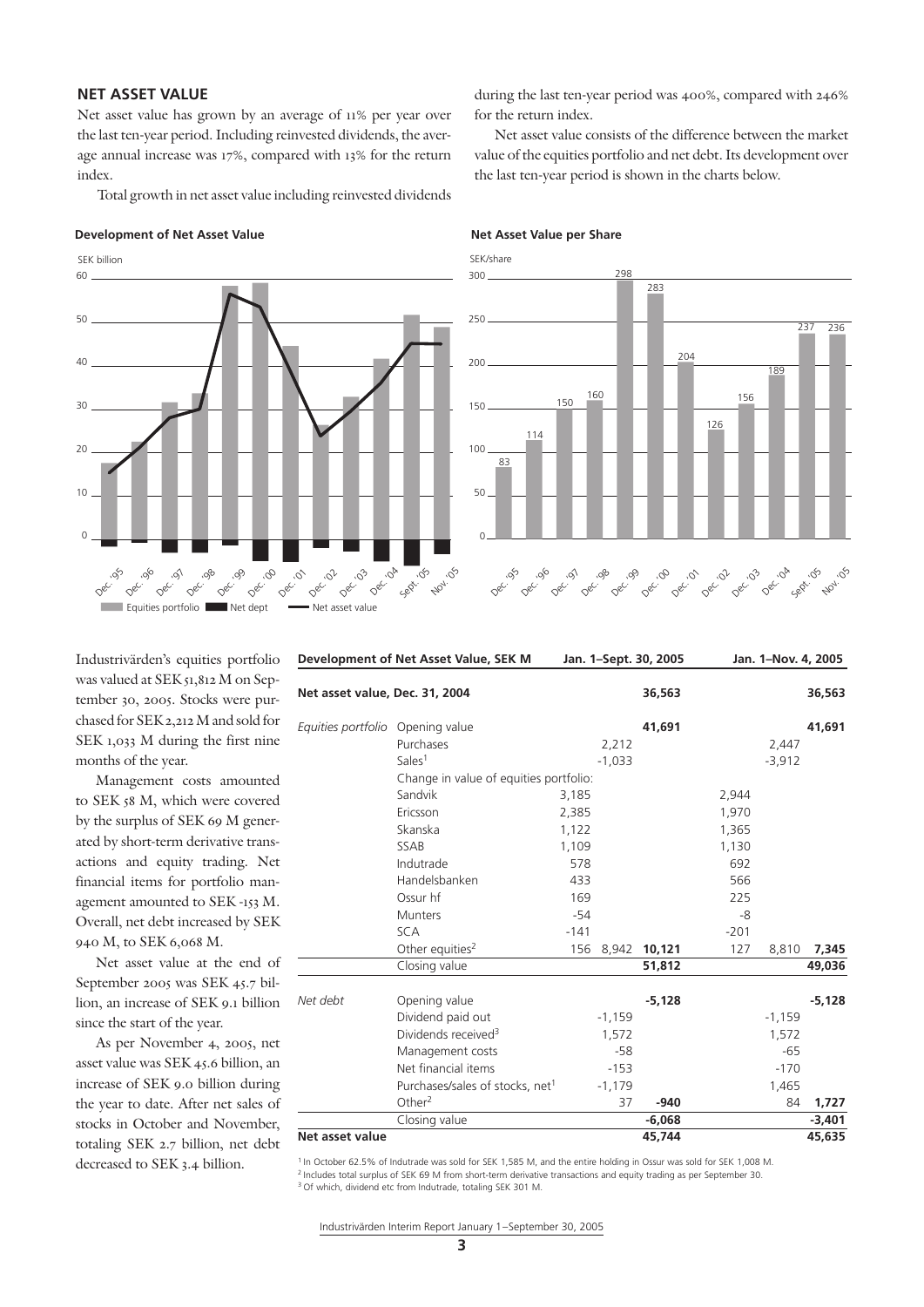#### **Equities Portfolio2**

The market value of Industrivärden's equities portfolio on September 30, 2005, was SEK 51,812 M (SEK 41,691 M at the start of the year), which exceeded cost by SEK 30,690 M (SEK 21,660 M at the start of the year). See the detailed portfolio specification as per September 30, 2005, on page 7. The market value on November 4, 2005, was SEK 49,036 M. Taking into account purchases and sales, the change in value was 21% compared with the start of the year.

|                |                       |                  | Total            |                                     | Average                |               |                     |
|----------------|-----------------------|------------------|------------------|-------------------------------------|------------------------|---------------|---------------------|
|                | As per Sept. 30, 2005 |                  | return, %        |                                     | annual total return, % |               | As per Nov. 4, 2005 |
|                |                       | Value breakdown, | Period,          | Five years,                         | Ten years,             |               | Value breakdown,    |
| Company        | No. of shares         | SEK M            | Jan.'05-Sept.'05 | Sept.'00-Sept.'05 Sept.'95-Sept.'05 |                        | No. of shares | SEK M               |
|                |                       |                  |                  |                                     |                        |               |                     |
| Handelsbanken  | 66,464,100            | 11,930           | 8                | 6                                   | 20                     | 66,464,100    | 12,063              |
| Ericsson       | 377,000,000           | 10,595           | 31               | $-22$                               |                        | 377,000,000   | 10,179              |
| Sandvik        | 25,850,400            | 9,965            | 53               | 20                                  |                        | 25,494,340    | 9,599               |
| <b>SCA</b>     | 23,503,860            | 6,421            | $\Omega$         | 14                                  | 12                     | 23,503,860    | 6,355               |
| Skanska        | 32,299,756            | 3,698            | 50               | 11                                  | 15                     | 32,299,756    | 3,941               |
| SSAB           | 14,158,515            | 3,320            | 56               | 32                                  | 18                     | 14,158,515    | 3,341               |
| Indutrade      | 40,000,000            | 2,600            |                  |                                     |                        | 15,000,000    | 1,129               |
| Ossur hf       | 89,817,286            | 953              | 12               |                                     |                        |               |                     |
| <b>Munters</b> | 3,365,000             | 616              | -6               |                                     |                        | 3,384,700     | 665                 |
| Isaberg Rapid  |                       | 290              |                  |                                     |                        |               | 290                 |
| Others         |                       | 1,424            |                  |                                     |                        |               | 1,474               |
| Total          |                       | 51,812           | 25               |                                     |                        |               | 49,036              |
| Return index   |                       |                  | 26               | 0                                   | 13                     |               |                     |

Of the shareholdings listed above, Munters and Ossur have been held for less than five years, while Sandvik has been held for less than ten years. Indutrade, which was a wholly owned subsidiary on September 30, is valued at the IPO price of SEK 65 per share in connection with the stock market introduction on October 5, 2005. The valuation of the wholly owned subsidiary Isaberg Rapid is explained in a definition on page 11

*Handelsbanken's* operating profit for the first nine months of the year improved as a result of – among other things – larger business volume in the banking operations and a more than doubling of revenues in the insurance operations. Net commissions improved due to the increase in business volume and a positive trend in the stock market. Operating profit for the third quarter was the best ever for an individual quarter, and loan losses were lower than recoveries. SPP is being demutualized with effect on January 1, 2006. Due to its favorable capital situation, Handelsbanken's buybacks of own shares has been resumed.

*Ericsson* showed continued strong performance during the first nine months of the year, and income after financial items rose more than 30% as a result of good volume growth and a low rise in overheads. Due to a leading product portfolio, Ericsson was awarded a number of strategic contracts during the third quarter. The service sector is also showing strong development. Ericsson continues to outpace the market in 2005 and has strengthen its position as a leading player. In October an agreement was signed to acquire Marconi's fixed telephony and broadband access businesses.

*Sandvik's* profit after financial items rose 26% during the first nine months of the year. Demand remained strong in all market areas except the EU. Organic growth during the third quarter was 16%, and Sandvik won several major orders in priority areas. All three business areas noted earnings improvements for the first nine months due to higher sales volumes and prices, better capacity utilization and the effects of completed efficiency improvement measures.

*SCA's* earnings after financial items, excluding items affecting comparability, were down for the first nine months of the year, mainly due to price pressure in Europe. However, during the third quarter, certain European markets and the North American market showed improved demand and rising prices. The Group's sales and earnings therefore increased during the third quarter. Costs were booked during the past year for two efficiency improvement programs which are together expected to yield slightly more than SEK 2.5 billion in annual cost savings. Cost-cutting work within the company is on track and has begun generating results.

*Skanska's* income after financial items, excluding discontinued operations, rose 9% during the first nine months of the year. The housing construction market remains strong, and earnings for the core Construction operations were favorable in most of Skanska's markets, but remained weak in the U.S. The Commercial Project Development operation is developing well with several interesting projects. Order bookings were strong during the third quarter, and most markets are showing signs of clear improvement.

*SSAB's* profit after financial items for the first nine months of the year rose more than 70%. The earnings rise is mainly attributable to the price increases carried out in 2004 and the first quarter of 2005, which more than amply compensated for substantially higher costs for raw materials. Deliveries of core niche products – extra and ultra high strength steel sheet and quenched steel – rose 11% during the nine-month period. Cash flow was four billion kronor, which amply covered the dividend and share redemption. Global steel consumption is expected to rise to a new record level in 2005.

<sup>&</sup>lt;sup>2</sup> Pertains to the Parent Company's equities portfolio. Based on these holdings, short-term derivative transactions are also conducted. Industrivärden also conducts short-term equity trading through the subsidiary Nordinvest, which had shareholdings with a market value of SEK 31 M at September 30, 2005.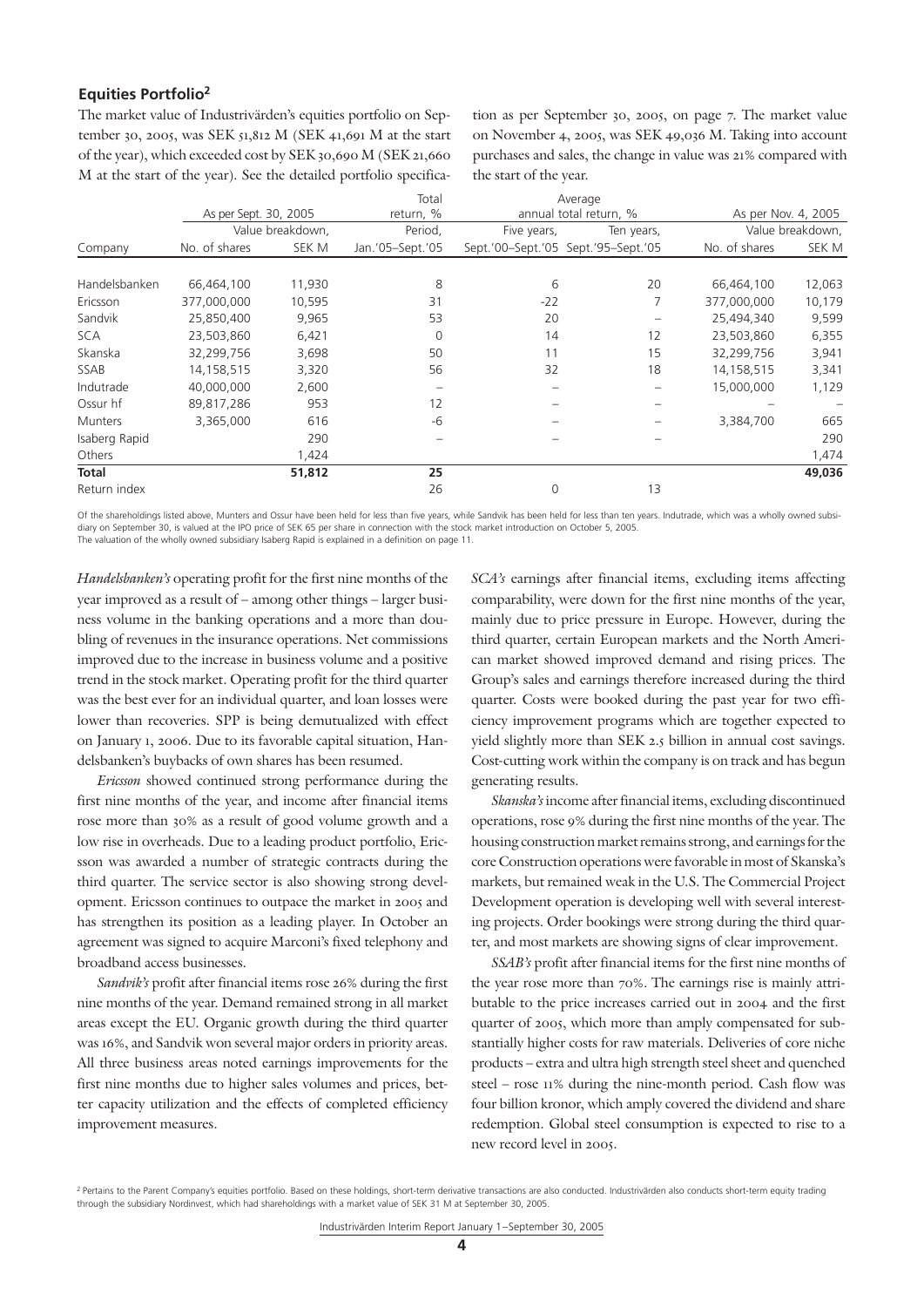*Indutrade's* earnings after financial items for the first nine months of the year were 17% higher than the same period a year ago. Order bookings remained strong, and the return on operating capital improved. Indutrade became listed on the stock market on October 5.

*Munters'* earnings after financial items improved by 10% during the first nine months of the year, following a strong third quarter foremost for the HumiCool and Dehumidification divisions. Order intake rose strongly in all divisions, with a record high order backlog.

*Isaberg Rapids'* earnings after financial items were level with the first nine months of 2004.

#### *Equity Transactions During the Year*

During the third quarter of 2005, purchases of stocks totaled SEK 723 M and sales totaled SEK 92 M. Major net purchases consisted of 18,699,286 Ossur hf, of which most in connection with a new issue, 1,146,500 Höganäs B, and 5,000,000 Ericsson B. Purchases and sales of listed stocks during the first nine months of 2005 are shown in the table below.

| <b>Purchases</b>                             | No. of shares | SEK M |
|----------------------------------------------|---------------|-------|
| SCA B                                        | 5,734,300     | 1,468 |
| Höganäs B                                    | 1,427,750     | 276   |
| Ossur hf (of which, 15,473,167 newly issued) | 24,699,286    | 247   |
| Ericsson B                                   | 5,000,000     | 137   |
| Other                                        |               | 84    |
| Total                                        |               | 2,212 |
| <b>Sales</b>                                 | No. of shares | SEK M |
| Sandvik redemption shares (all)              | 1,077,100     | 436   |
| Nokia (entire holding)                       | 1,588,000     | 179   |
| Pfizer Inc. (entire holding)                 | 1,000,000     | 170   |
| SCA B                                        | 612,400       | 159   |
| SSAB Class A redemption rights (all)         | 14,094,550    | 54    |
| Other                                        |               | 35    |
| <b>Total</b>                                 |               | 1,033 |

After the end of the reporting period, from October 1 through November 4, 2005, stocks were purchased for SEK 235 M and sold for SEK 2,879 M. This included the sale of 25,000,000 shares in Indutrade for SEK 1,585 M in connection with the stock market listing on October 5 and 89,817,286 shares in Ossur hf (the entire holding) for SEK 1,008 M. The realized gain on the sale of shares in Indutrade, calculated on consolidated value, was SEK 1,170 M. The growth in value of the remaining holding at the time of sale was SEK 850 M, based on the same method of calculation. Total consolidated growth in value was thus SEK 2,020 M.

The realized gain on the sale of Ossur, calculated on its historical cost, was SEK 398 M.

In August 982,000 Class A shares in SCA were converted to Class B shares. Industrivärden's share of votes, including 600,000 issued put options, thereby decreased from 29.5% to 28.5%.

*Short-Term Derivative Transactions and Equity Trading* A profit of SEK 69 M was generated from short-term derivative transactions by the Parent Company and equity trading by Nordinvest.

#### **Net Debt**

The Parent Company's net debt was SEK 6.1 billion on September 30, 2005, including SEK 5.8 billion in interest-bearing net debt, corresponding to a net debt-equity ratio of 11.1% (11.5% at the start of the year), as shown in the specification below.

Net debt as per November 4, 2005, was SEK 3.4 billion, including SEK 3.1 billion in interest-bearing net debt. Interestbearing net debt decreased by SEK 1.7 billion compared with the start of the year, mainly due to the sales of shares in Indutrade and Ossur in October. The net debt-equity ratio on November 4 was 6.3%.

#### **Change in Interest-Bearing Net Debt**

|                                        | Dec. 31 | Sept. 30 | Nov. 4 |
|----------------------------------------|---------|----------|--------|
| SEK M                                  | 2004    | 2005     | 2005   |
|                                        |         |          |        |
| Cash and cash equivalents              | 453     | 228      | 2,066  |
| Current interest-bearing receivables   | 358     | 55       | 113    |
| Long-term interest-bearing liabilities | 4,102   | 4,402    | 4,202  |
| Current interest-bearing liabilities   | 1,650   | 1,825    | 1,254  |
|                                        | 4.941   | 5.944    | 3,277  |
| Less: liabilities to subsidiaries      | $-143$  | $-183$   | $-183$ |
| Interest-bearing net debt              | 4.798   | 5.761    | 3.094  |
| Market value of equities portfolio     | 41,691  | 51,812   | 49,036 |
| Net debt-equity ratio, %               | 11.5    | 11.1     | 6.3    |

#### **Net Debt-Equity Ratio**

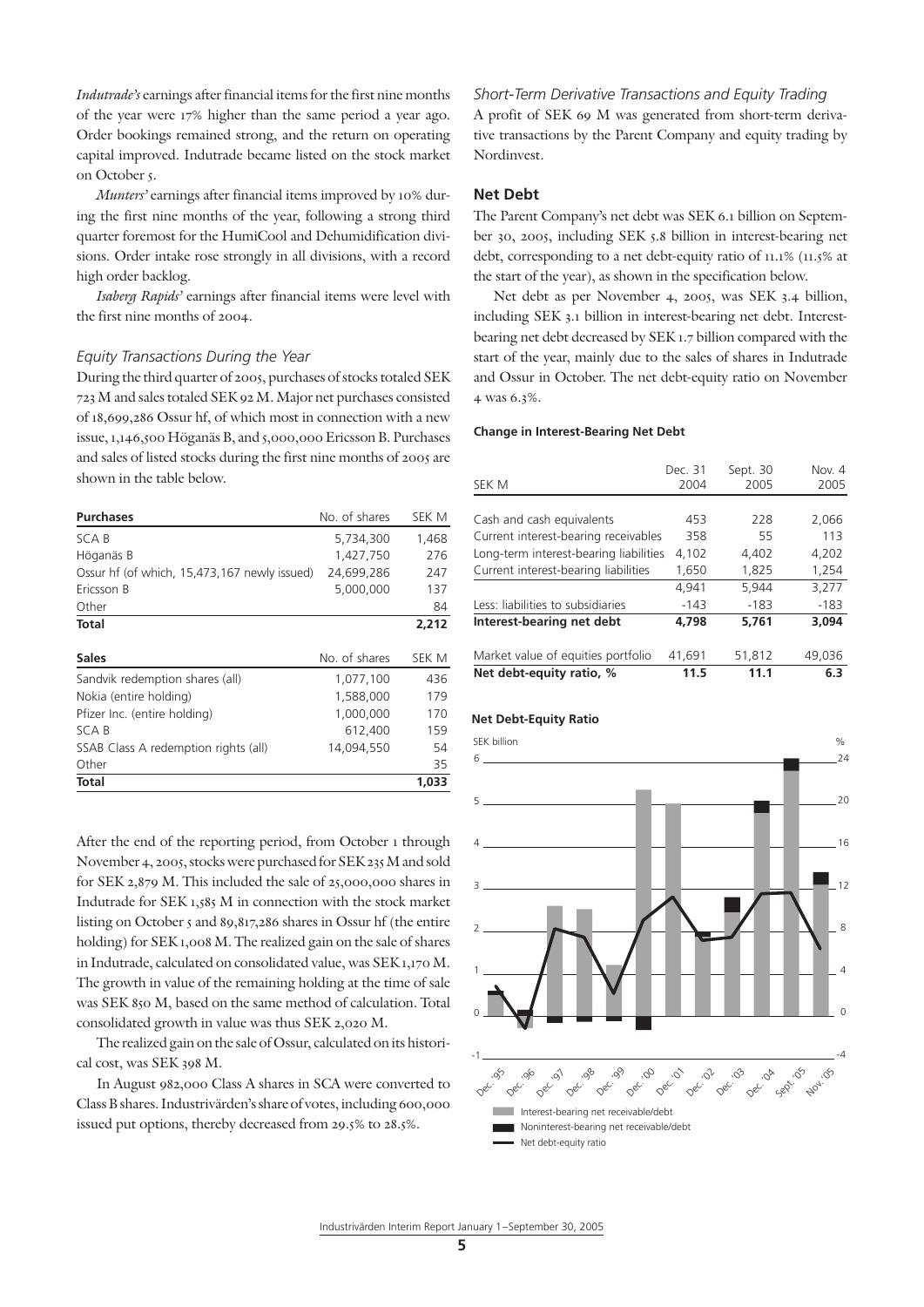### **EARNINGS**

#### **Group**

Consolidated earnings from portfolio management amounted to SEK 9,730 M (5,746), including SEK 1,275 M (1,031) in dividend income, SEK 8,386 M (4,656) in change in value of stocks, SEK 69 M (66) from short-term derivative transactions and equity trading, and SEK 0 M (-7) in other income and expenses. Earnings from other operations totaled SEK 15 M (13). After SEK -58 M (-59) in management costs and SEK -166 M (-134) in net financial items, earnings after financial items were SEK 9,521 M (5,566). After tax of SEK -4 M (-14) and earnings after tax from operations being discontinued, totaling SEK 162 M (135) (pertaining to Indutrade), net earnings for the period were SEK 9,679 M  $(5,687)$ .

The Group's interest-bearing net debt amounted to SEK 6.5 billion as per September 30, 2005, an increase of SEK 1.1 billion compared with the start of the year.

#### **OTHER INFORMATION Nomination committee for election of board members**

Industrivärden's 2005 Annual General Meeting resolved to authorize the Chairman of the Board to appoint at least four members from among the major shareholders' representatives, who are not directors on Industrivärden's board, to form with the Chairman a nominating committee for the next election of directors. Accordingly, the following persons have been named as members of the Nominating Committee: Tom Hedelius, Chairman of the Board of Industrivärden; Christer Elmehagen, AMF Pension; Curt Källströmer, Handelsbanken; Ulf Lundahl, L E Lundbergföretagen; and Anders Nyberg, SCA.

Matters handled by the nomination committee are described on Industrivärden's website, www.industrivarden.net, under the Corporate Governance menu.

#### **Accounting Principles**

Starting on January 1, 2005, Industrivärden's consolidated financial statements are prepared in accordance with International Financial Reporting Standards (IFRS). The interim report for the first quarter of 2005 was thus the first report that the company presented in accordance with IAS 34. Industrivärden applied the recommendations and pronouncements issued by the Swedish Financial Accounting Standards Council through 2004. The transition to IFRS is reported in accordance with IFRS 1, which is why the transition date is January 1, 2004, since the comparison year, 2004, is also presented in accordance with IFRS. The interim report has also been prepared in conformity with Swedish Financial Accounting Standards Council recommendation RR 31 – Interim Reporting for Groups. The effects of the transition to IFRS are preliminary and can be changed on a continuing basis in association with the review that is currently being conducted of certain IFRS/IAS recommendations.

The accounting principles that have the greatest impact on Industrivärden's reporting are IAS 39 Financial Instruments: Recognition and Measurement, which concerns the measurement of financial instruments at fair value, and IAS 28 Investments in Associates, which covers the reporting of holdings in associated companies. The effect of the new accounting principles is shown in specifications to Industrivärden's consolidated income statement and balance sheet. In addition, Industrivärden has previously provided more detailed descriptions of the effects of the introduction of IFRS, in the 2004 year-end report and the 2004 annual report as well as the interim report for the first quarter of 2005. As a result of the Initial Public Offering of Indutrade, the interim report for the third quarter has also been affected by IFRS 5 Non-Current Assets Held for Sale and Discontinued Operations.

Stockholm, November 8, 2005 anders nyrén *President and CEO*

#### **Auditors' Examination Report**

We have conducted a general examination of the interim report for AB Industrivärden (publ.) for the period ended September 30, 2005, in accordance with the recommendation issued by FAR (the Swedish Institute of Authorized Public Accountants).

A general examination is limited to discussion with the Company's employees and to an analytical examination of financial information and thus provides a lesser degree of certainty than an audit. We have not performed an audit of this interim report and thus have not issued an audit opinion.

Nothing has come to our attention that indicates that the interim report does not fulfill the requirements for interim reports as prescribed in the Swedish Annual Accounts Act and IAS 34.

Stockholm, November 8, 2005

Öhrlings PricewaterhouseCoopers AB Anders Lundin *Authorized Public Accountant*

#### **Further Information**

Anders Nyrén, President and CEO, tel. +46 8 666 64 00 Carl-Olof By, Executive Vice President and CFO, tel. +46 8 666 64 00 Sverker Sivall, IR, tel. +46 8 666 64 00 Industrivärden's complete contact information can be found on page 1.

#### **Financial Calendar**

The 2005 year-end report will be released on February 16, 2006. The 2005 Annual Report will be published in mid-March 2006. The Annual General Meeting will be held in Stockholm on May 8, 2006.

Interim report January–March 2006: May 8, 2006 Interim report January–June 2006: August 3, 2006 Interim report January–September 2006: October 31, 2006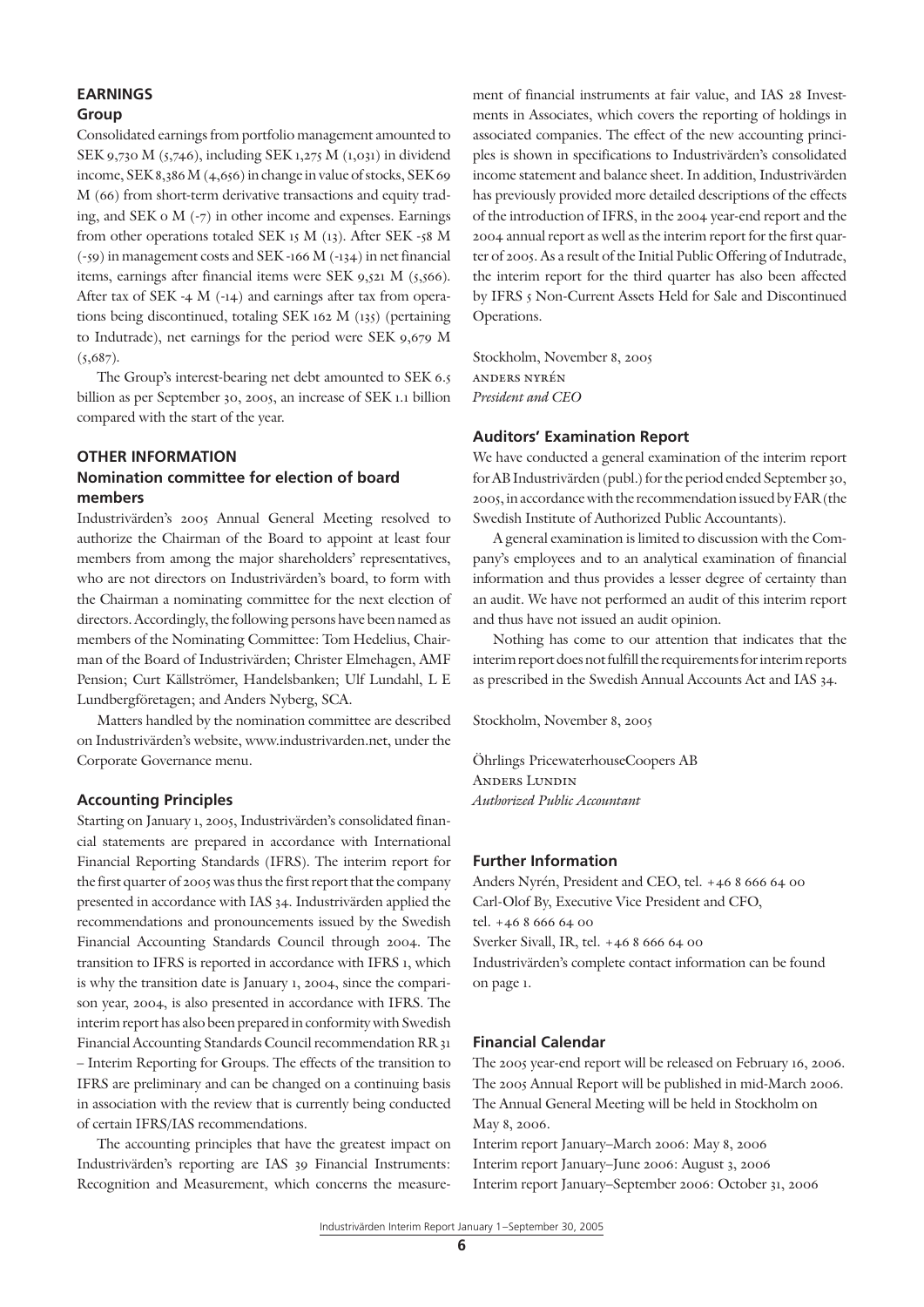#### **Parent Company's Equities Portfolio**

|                                   |                          |                                 |     | Value breakdown |                        |                                |                  |                                               |
|-----------------------------------|--------------------------|---------------------------------|-----|-----------------|------------------------|--------------------------------|------------------|-----------------------------------------------|
| Holdings as per<br>Sept. 30, 2005 | No. of shares            | Market value<br>SEK M SEK/share |     | Cost<br>SEK M   | Surplus value<br>SEK M | Share of<br>portfolio value, % | Share of capital | Share of votes<br>in company, % in company, % |
| Handelsbanken A                   | 66,464,100               | 11,930                          | 62  | 4,421           | 7,509                  | 23                             | 9.9              | 10.2                                          |
| Ericsson A<br>Ericsson B          | 372,000,000<br>5,000,000 | 10,595                          | 55  | 3,262           | 7,333                  | 21                             | 2.3              | 13.4                                          |
| Sandvik                           | 25,850,400               | 9,965                           | 52  | 5,244           | 4,721                  | 19                             | 10.9             | 10.9                                          |
| SCA A<br><b>SCAB</b>              | 16,000,000<br>7,503,860  | 6,421                           | 33  | 2,414           | 4,007                  | 12                             | 10.7             | 29.2                                          |
| Skanska A<br>Skanska B            | 15,000,000<br>17,299,756 | 3,698                           | 19  | 1,579           | 2,119                  | 7                              | 7.7              | 26.9                                          |
| SSAB A                            | 14,158,515               | 3,320                           | 17  | 894             | 2,426                  | 6                              | 15.6             | 20.3                                          |
| Indutrade                         | 40,000,000               | 2,600                           | 13  | 668             | 1,932                  | 5                              | 100.0            | 100.0                                         |
| Ossur hf                          | 89,817,286               | 953                             | 5   | 610             | 343                    | 2                              | 23.3             | 23.3                                          |
| Volvo A<br>Volvo B                | 1,821,700<br>539,520     | 778                             | 4   | 537             | 241                    | 2                              | 0.6              | 1.1                                           |
| <b>Munters</b>                    | 3,365,000                | 616                             | 3   | 607             | 9                      |                                | 13.5             | 13.5                                          |
| Höganäs B                         | 2,217,443                | 404                             | 2   | 415             | $-11$                  |                                | 6.3              | 5.1                                           |
| Isaberg Rapid                     |                          | 290                             | 2   | 205             | 85                     |                                | 100.0            | 100.0                                         |
| Other                             |                          | 242                             |     | 266             | -24                    | 0                              |                  |                                               |
| Total as per September 30, 2005   |                          | 51,812                          | 268 | 21,122          | 30,690                 | 100                            |                  |                                               |

Share of capital and votes in Handelsbanken and Sandvik is calculated after cancellation of shares repurchased in 2005.

Share of capital and votes in Sandvik and SSAB is calculated after completion of redemption program during the first half of 2005.

The share of votes in SCA decreased from 29.5% to 28.5% through the reclassification of 982,000 Class A shares to Class B shares; however, after

reclassification by other shareholders, it thereafter increased and was 29.2% on 30 September 2005.

The share of capital in votes in SCA includes 1,600,000 issued OTC put options for the corresponding number of Class B shares.<br>The share of votes in Skanska has decreased through reclassification of 2,302,756 Class A share

Total number of Industrivärden shares outstanding: 193,135,612.

|                                |                          |                 |     | Value breakdown |               |                    |                  |                             |
|--------------------------------|--------------------------|-----------------|-----|-----------------|---------------|--------------------|------------------|-----------------------------|
| Holdings as per                |                          | Market value    |     | Cost            | Surplus value | Share of           | Share of capital | Share of votes              |
| Dec. 31, 2004                  | No. of shares            | SEK M SEK/share |     | SEK M           | SEK M         | portfolio value, % |                  | in company, % in company, % |
| Handelsbanken A                | 66,364,100               | 11,481          | 59  | 4,405           | 7,076         | 28                 | 9.6              | 10.1                        |
| Ericsson A                     | 372,000,000              | 8,072           | 42  | 3,125           | 4,947         | 19                 | 2.3              | 13.3                        |
| Sandvik                        | 26,953,500               | 7,224           | 38  | 5,468           | 1,756         | 17                 | 10.2             | 10.2                        |
| SCA A<br><b>SCAB</b>           | 16,982,000<br>1,399,960  | 5,254           | 27  | 1,088           | 4,166         | 13                 | 7.8              | 28.5                        |
| Skanska A<br>Skanska B         | 17,302,756<br>15,000,000 | 2,576           | 13  | 1,580           | 996           | 6                  | 7.7              | 28.6                        |
| SSAB A                         | 14,113,750               | 2,258           | 12  | 885             | 1,373         | 5                  | 14.0             | 18.3                        |
| Indutrade                      |                          | 2,022           | 10  | 693             | 1,329         | 5                  | 100.0            | 100.0                       |
| <b>Munters</b>                 | 3,219,350                | 644             | 3   | 581             | 63            | 2                  | 12.9             | 12.9                        |
| Volvo A<br>Volvo B             | 1,821,700<br>444.120     | 579             | 3   | 506             | 73            | $\overline{2}$     | 0.5              | 1.1                         |
| Ossur hf                       | 65.118.000               | 537             | 3   | 363             | 174           |                    | 20.4             | 20.4                        |
| Isaberg Rapid                  |                          | 290             | 2   | 193             | 97            |                    | 100.0            | 100.0                       |
| Pfizer Inc.                    | 1,000,000                | 178             |     | 300             | $-122$        | $\Omega$           | 0.0              | 0.0                         |
| Other                          |                          | 576             | 3   | 844             | $-268$        |                    |                  |                             |
| Total as per December 31, 2004 |                          | 41,691          | 216 | 20,031          | 21,660        | 100                |                  |                             |

| Market value as per Sept. 30, 2005 | 51,812   |
|------------------------------------|----------|
| Change in value                    | 8.942    |
| Sales                              | $-1.033$ |
| Purchases                          | 2.212    |
| January 1 - September 30, 2005:    |          |
| Development during the period      |          |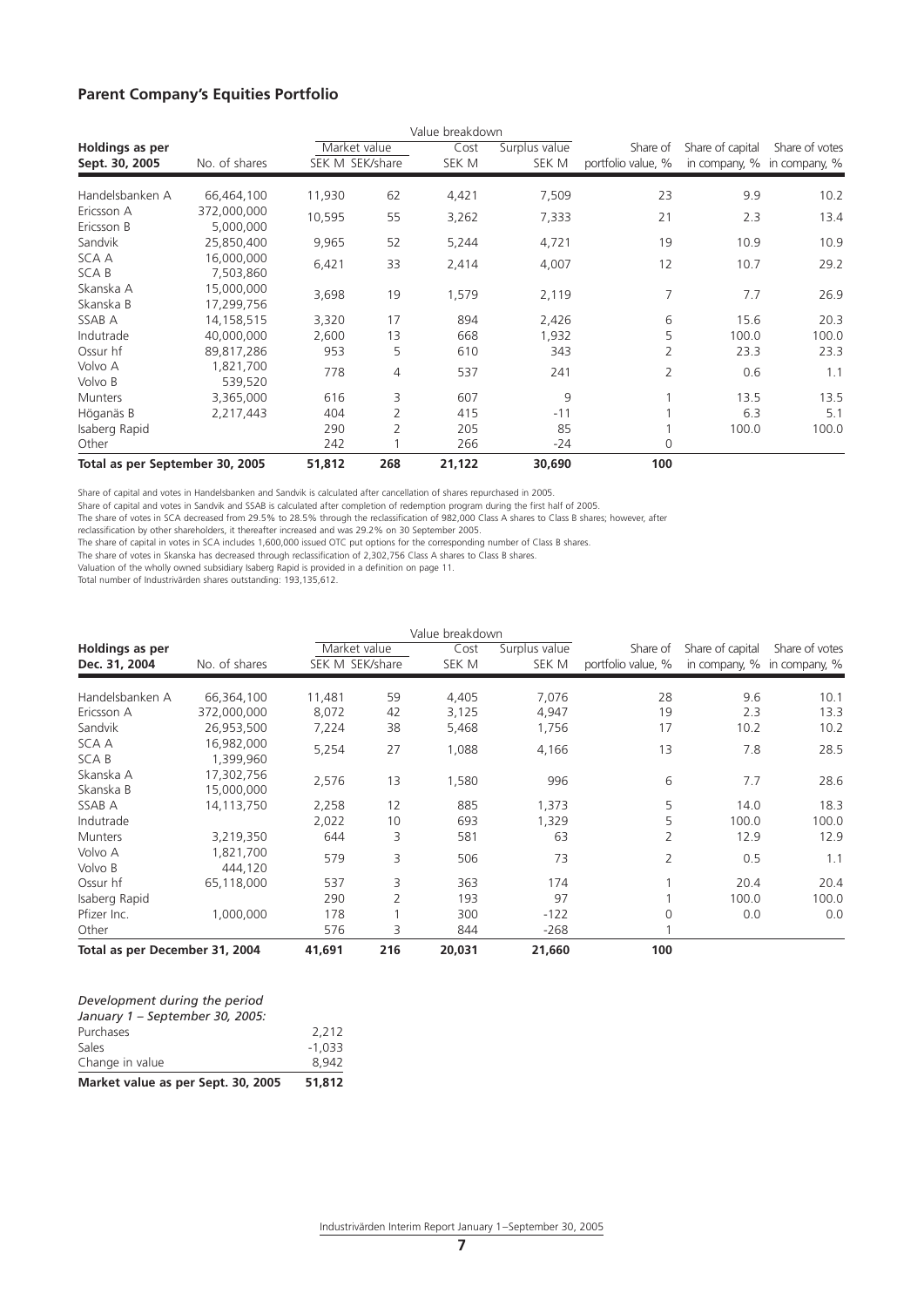#### **Industrivärden Consolidated Income Statement**

|                                                                                                                       | 2005       | 2004                     | 2005       | 2004       | 2004               |
|-----------------------------------------------------------------------------------------------------------------------|------------|--------------------------|------------|------------|--------------------|
| SEK M                                                                                                                 | July-Sept. | July-Sept.               | Jan.-Sept. | Jan.-Sept. | Jan.-Dec.          |
| Portfolio management                                                                                                  |            |                          |            |            |                    |
| Dividend income from stocks                                                                                           |            |                          | 1,275      | 1,031      | 1,032              |
| Change in value of stocks                                                                                             | 6,828      | 360                      | 8,386      | 4,656      | 6,427              |
| Short-term derivative transactions and                                                                                |            |                          |            |            |                    |
| equity trading                                                                                                        | 14         | 4                        | 69         | 66         | 106                |
| Other income and expenses                                                                                             | 0          | $-1$                     | 0          | $-7$       | -8                 |
| Earnings from portfolio management                                                                                    | 6,842      | 363                      | 9,730      | 5,746      | 7,557              |
| <b>Other operations</b>                                                                                               |            |                          |            |            |                    |
| Net sales                                                                                                             | 202        | 196                      | 639        | 640        | 862                |
| Cost of goods sold                                                                                                    | $-133$     | $-131$                   | $-414$     | $-407$     | -566               |
| Development costs                                                                                                     | -5         | -4                       | $-20$      | $-16$      | -31                |
| Selling costs                                                                                                         | $-41$      | -37                      | $-132$     | $-133$     | $-164$             |
| Administrative costs                                                                                                  | $-13$      | -27                      | -56        | $-71$      | -94                |
| Other operating income and expenses                                                                                   | $-1$       | -1                       | $-2$       | 0          | 3                  |
| <b>Earnings from other operations</b>                                                                                 | 9          | $-4$                     | 15         | 13         | 10                 |
|                                                                                                                       |            |                          |            |            |                    |
| <b>Management costs</b>                                                                                               | -19        | $-19$                    | $-58$      | $-59$      | -80                |
| <b>Operating earnings</b>                                                                                             | 6,832      | 340                      | 9,687      | 5,700      | 7,487              |
| Interest income                                                                                                       | 0          | $\mathbf{1}$             | 6          | 4          | 7                  |
| Interest expenses                                                                                                     | $-50$      | $-50$                    | $-160$     | $-137$     | $-195$             |
| Other financial items                                                                                                 | $-12$      | -3                       | $-12$      | -1         | 0                  |
| <b>Earnings after financial items</b>                                                                                 | 6,770      | 288                      | 9,521      | 5,566      | 7,299              |
| Tax                                                                                                                   | -4         | -4                       | -4         | -14        | -9                 |
| Earnings for the period for                                                                                           |            |                          |            |            |                    |
| continuing operations                                                                                                 | 6,766      | 284                      | 9,517      | 5,552      | 7,290              |
| Earnings for the period for                                                                                           |            |                          |            |            |                    |
| operations being discontinued <sup>3</sup>                                                                            | 60         | 49                       | 162        | 135        | 168                |
| Net earnings for the period*                                                                                          | 6,826      | 333                      | 9,679      | 5,687      | 7,458              |
|                                                                                                                       |            |                          |            |            |                    |
| Depreciation                                                                                                          | 26         | 22                       | 74         | 70         | 95                 |
| Earnings per share, SEK <sup>4</sup>                                                                                  | 35.34      | 1.72                     | 50.12      | 29.45      | 38.62              |
|                                                                                                                       |            |                          |            |            |                    |
| <b>Breakdown by business unit</b>                                                                                     |            |                          |            |            |                    |
| <b>Earnings after financial items</b>                                                                                 |            |                          |            |            |                    |
| Portfolio management                                                                                                  | 6,760      | 294                      | 9,519      | 5,559      | 7,298              |
| <b>Other operations</b>                                                                                               | 10         | -6                       | 2          | 7          | 1                  |
|                                                                                                                       | 6,770      | 288                      | 9,521      | 5,566      | 7,299              |
| <b>Operations being discontinued</b>                                                                                  | 84         | 70                       | 225        | 192        | 243                |
| Group                                                                                                                 | 6,854      | 358                      | 9,746      | 5,758      | 7,542              |
|                                                                                                                       |            |                          |            |            |                    |
| *Effect of introduction of IFRS on reported earnings<br>Rep. net earnings according to previous accounting principles |            | 153                      |            | 1,400      | 1,557              |
| Effect of introduction of IFRS:                                                                                       |            |                          |            |            |                    |
| Change in value of equities (IAS 39)                                                                                  |            | 347                      |            | 4,423      | 6,066              |
| Fair valuation of equity derivatives (IAS 39)                                                                         |            | 0                        |            | 2          | 3                  |
| Reversal of goodwill amortization (IFRS 3)                                                                            |            | 10                       |            | 30         | 37                 |
| Impairment of goodwill (IAS 36)                                                                                       |            | $\overline{\phantom{0}}$ |            |            | -2                 |
| Discontinuation of associate accounting (IAS 28)                                                                      |            | $-177$                   |            | $-168$     | $-203$             |
| Total IFRS effects                                                                                                    |            | 180                      |            | 4,287      | $\overline{5,901}$ |
| Net earnings for the period according to IFRS                                                                         |            | 333                      |            | 5,687      | 7,458              |

<sup>3</sup> Earnings from operations being discontinued pertain to Indutrade, which was introduced on the stock market in October 2005.

|                             |          | 9M:2005 9M:2004  | 2004        |
|-----------------------------|----------|------------------|-------------|
|                             |          |                  |             |
| Net sales                   | 2.763    |                  | 2.579 3.486 |
| Expenses                    | $-2.538$ | $-2.387 - 3.243$ |             |
| Earnings after              |          |                  |             |
| financial items             | 225      | 192              | 243         |
| Tax                         | -63      | -57              | $-75$       |
| Earnings for the period 162 |          | 135              | 168         |

4 Net earnings for the period divided by 193,135,612 shares.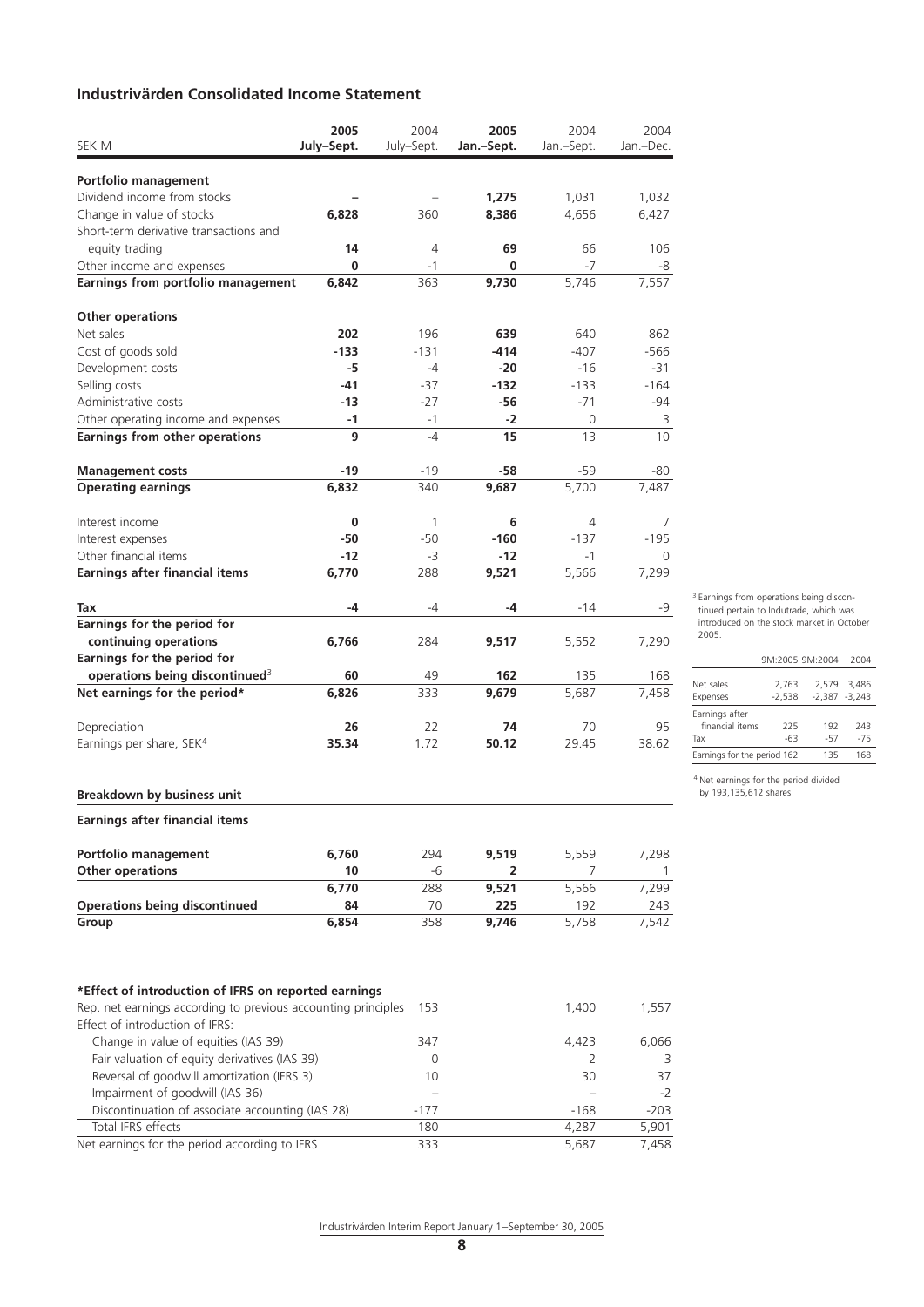#### **Industrivärden Consolidated Balance Sheet**

| SEK M                                                     | Sept. 30<br>2005 | Sept. 30<br>2004 | Dec. 31<br>2004   |                                     |
|-----------------------------------------------------------|------------------|------------------|-------------------|-------------------------------------|
| Intangible fixed assets                                   | 87               | 263              | 256               |                                     |
| Tangible fixed assets                                     | 224              | 527              | 521               |                                     |
| Equities                                                  | 48,767           | 37,242           | 39,190            |                                     |
| Other financial fixed assets                              | 9                | 22               | 24                |                                     |
| Assets in operations being discontinued <sup>5</sup>      | 1,979            |                  | $\qquad \qquad -$ | <sup>5</sup> Pertains to Indutrade. |
| Inventories                                               | 203              | 757              | 747               |                                     |
| Accounts receivable, trade                                | 212              | 696              | 667               |                                     |
| Other current assets                                      | 134              | 360              | 512               |                                     |
| Cash and cash equivalents                                 | 285              | 337              | 625               |                                     |
| <b>Total assets</b>                                       | 51,900           | 40,204           | 42,542            |                                     |
| Shareholders' equity                                      | 43,675           | 33,406           | 35,161            |                                     |
| Long-term noninterest-bearing liabilities                 | 30               | 59               | 53                |                                     |
| Long-term interest-bearing liabilities                    | 4,643            | 3,897            | 4,513             |                                     |
| Current noninterest-bearing liabilities                   | 567              | 1,089            | 1,115             |                                     |
| Current interest-bearing liabilities                      | 1,674            | 1,753            | 1,700             |                                     |
| Liabilities in operations being discontinued <sup>5</sup> | 1,311            |                  |                   |                                     |
| Total shareholders' equity and liabilities                | 51,900           | 40,204           | 42,542            |                                     |

#### **Change in Consolidated Shareholders' Equity**

|                                                             | 2005       | 2004<br>Jan.-Sept. | 2004<br>Jan.-Dec. |
|-------------------------------------------------------------|------------|--------------------|-------------------|
| SEK M                                                       | Jan.-Sept. |                    |                   |
| Opening shareholders' equity according to previous          |            |                    |                   |
| accounting principles                                       | 35,161     | 16,413             | 16,413            |
| Effect of new accounting principles*                        |            | 12,374             | 12,374            |
| Opening shareholders' equity                                | 35,161     | 28,787             | 28,787            |
| Dividend to shareholders                                    | $-1,159$   | $-1,062$           | $-1,062$          |
| Actuarial pension effects                                   | $-22$      |                    | $-14$             |
| Translation differences                                     | 16         | -6                 | -8                |
| Net earnings for the period                                 | 9,679      | 5,687              | 7,458             |
| Closing shareholders' equity                                | 43,675     | 33,406             | 35,161            |
| Shareholders' equity per share, SEK                         | 226        | 173                | 182               |
| *Effect of new accounting principles                        |            |                    |                   |
| Fair valuation of equities (IAS 39)                         |            | 14,165             | 14,165            |
| Fair valuation of other financial instruments (IAS 39)      |            | 3                  | 3                 |
| Effect of discontinuation of associated accounting (IAS 28) |            | $-1,777$           | $-1,777$          |
| Effect of introduction of pension reporting (IAS 19)        |            | $-17$              | $-17$             |
|                                                             |            | 12,374             | 12,374            |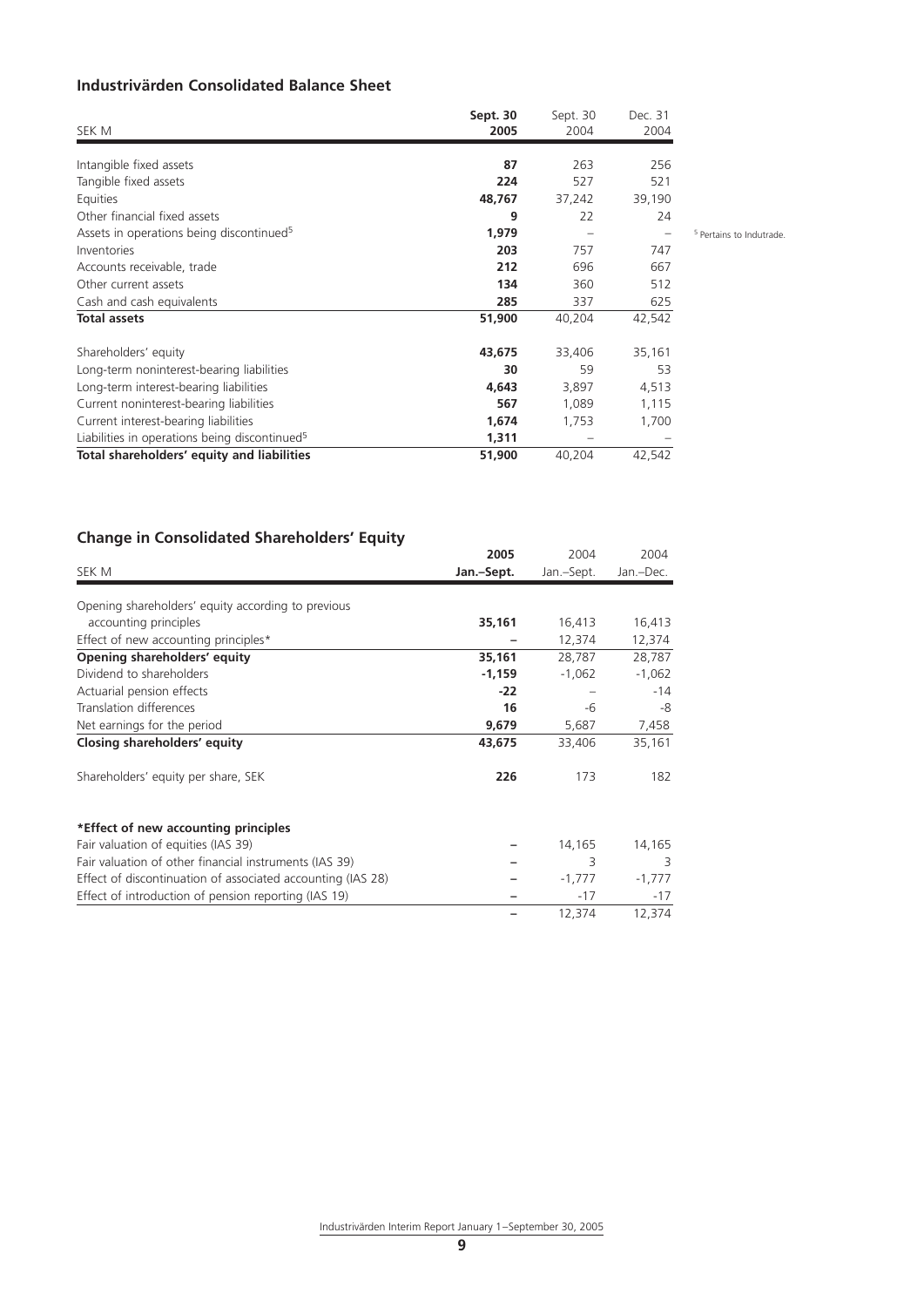#### **Industrivärden Consolidated Statement of Cash Flows**

|                                                                      | 2005       | 2004       | 2004      |
|----------------------------------------------------------------------|------------|------------|-----------|
| SEK M                                                                | Jan.-Sept. | Jan.-Sept. | Jan.-Dec. |
| <b>OPERATING ACTIVITIES</b>                                          |            |            |           |
| Operating cash flow from portfolio management                        | 1,583      | 993        | 840       |
| Operating cash flow from operating companies                         | $-23$      | 146        | 295       |
| Management costs paid                                                | $-57$      | $-61$      | $-76$     |
| Financial items, net                                                 | $-193$     | $-129$     | $-179$    |
| <b>CASH FLOW FROM OPERATING ACTIVITIES</b>                           | 1,310      | 949        | 880       |
| <b>INVESTING ACTIVITIES</b>                                          |            |            |           |
| Cash flow from investments in portfolio management <sup>6</sup>      | $-1,179$   | $-2,162$   | $-2,247$  |
| Cash flow from investments in operating companies                    | $-35$      | $-46$      | $-75$     |
| <b>CASH FLOW FROM INVESTING ACTIVITIES</b>                           | $-1.214$   | $-2.208$   | $-2.322$  |
| <b>FINANCING ACTIVITIES</b>                                          |            |            |           |
| Loans raised and amortization of debt                                | 518        | 1,975      | 2,447     |
| Dividend paid out                                                    | $-1.159$   | $-1,062$   | $-1,062$  |
| <b>CASH FLOW FROM FINANCING ACTIVITIES</b>                           | $-641$     | 913        | 1,385     |
| CASH FLOW FROM OPERATIONS BEING DISCONTINUED <sup>7</sup>            | 283        |            |           |
| NET CASH FLOW FOR THE PERIOD                                         | $-262$     | $-346$     | $-57$     |
| Cash and cash equivalents at start of year                           | 625        | 683        | 683       |
| Exchange rate difference in cash and cash equivalents                | 5          | $\Omega$   | $-1$      |
| CASH AND CASH EOUIVALENTS AT END OF PERIOD                           | 368        | 337        | 625       |
| Of which, cash and cash equivalents in operations being discontinued | 83         |            |           |
| Of which, cash and cash equivalents in continuing operations         | 285        |            |           |
|                                                                      |            |            |           |

6 Pertains to changes in the Parent Company's equities portfolio.

7 Cash flow pertaining to operations being discontinued (Indutrade).

|                           | 9M:2005 |  |
|---------------------------|---------|--|
| Cash flow from:           |         |  |
|                           |         |  |
| - operating activities    | 147     |  |
| - investing activities    | $-184$  |  |
| - financing activities    | 19      |  |
|                           | $-18$   |  |
| Of which, dividend etc to |         |  |
| Industrivärden            | 301     |  |
| Cash flow from operations |         |  |
| being discontinued        |         |  |

#### **Change in Interest-Bearing Net Debt**

| SEK M                                                   | 2005       | 2004<br>Jan.-Sept. | 2004<br>Jan.-Dec. |
|---------------------------------------------------------|------------|--------------------|-------------------|
|                                                         | Jan.-Sept. |                    |                   |
|                                                         |            |                    |                   |
| Interest-bearing net debt at start of year              | 5,412      | 2,872              | 2,872             |
| Net cash flow for the period                            | 262        | 346                | 57                |
| Change in borrowings                                    | 518        | 1.975              | 2.447             |
| Other changes                                           |            | 17                 | 36                |
| Changes from operations being discontinued <sup>8</sup> | 359        |                    |                   |
| Interest-bearing net debt at end of period              | 6,553      | 5.210              | 5.412             |

8 Pertains to Indutrades change in borrowings and pensions.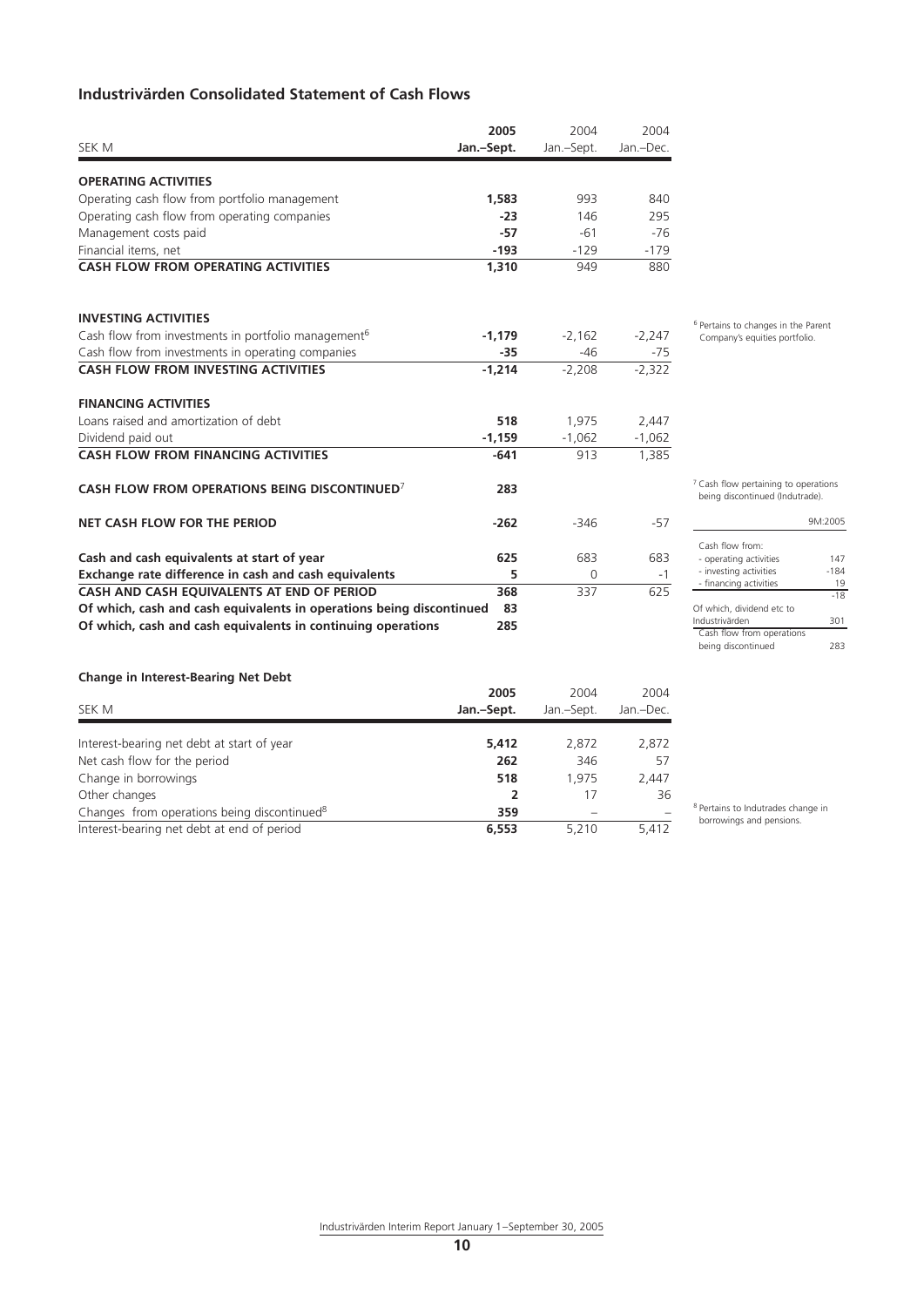#### **Definitions**

#### *Market value of equities portfolio*

The market value of the equities portfolio is defined as the market value of the listed portfolio (based on the market price on the balance sheet date) and the estimated fair value (using a P/E multiple of 13 based on earnings for 2004, excluding costs for ongoing action programs) for the operating subsidiary Isaberg Rapid, and shareholders' equity for other shareholdings.

#### *Net debt*

Net debt is defined as the Parent Company's interest-bearing and noninterest-bearing net debt.

#### *Net debt-equity ratio*

The Parent Company's interest-bearing net debt in relation to the market value of the Parent Company's equities portfolio.

#### *Interest-bearing net debt*

Interest-bearing liabilities and pensions less cash and cash equivalents and interest-bearing receivables, and for the Parent Company, also adjusted for liabilities to subsidiaries.

#### *Net asset value*

The market value of the Parent Company's equities portfolio less net debt.

#### *Net asset value including reinvested dividends*

The development of net asset value including reinvested dividends after tax, recalculated taking into account the development of the listed portfolio. This gives a measure of how net asset value would have developed if Industrivärden had not paid any dividends and thereby had taxable earnings, since dividends rendered are tax-deductible.

#### *Total return*

Price trend plus reinvested dividends.

#### *Change in value of equities*

For equities held at both the start and end of the period, the change in market value consists of the difference in value between these two occasions. For equities sold during the period, the change in market value consists of the difference between the value at the start of the period and the payment price received. For equities acquired during the period, the change in market value consists of the difference between the cost of the equities and their value at the end of the period.